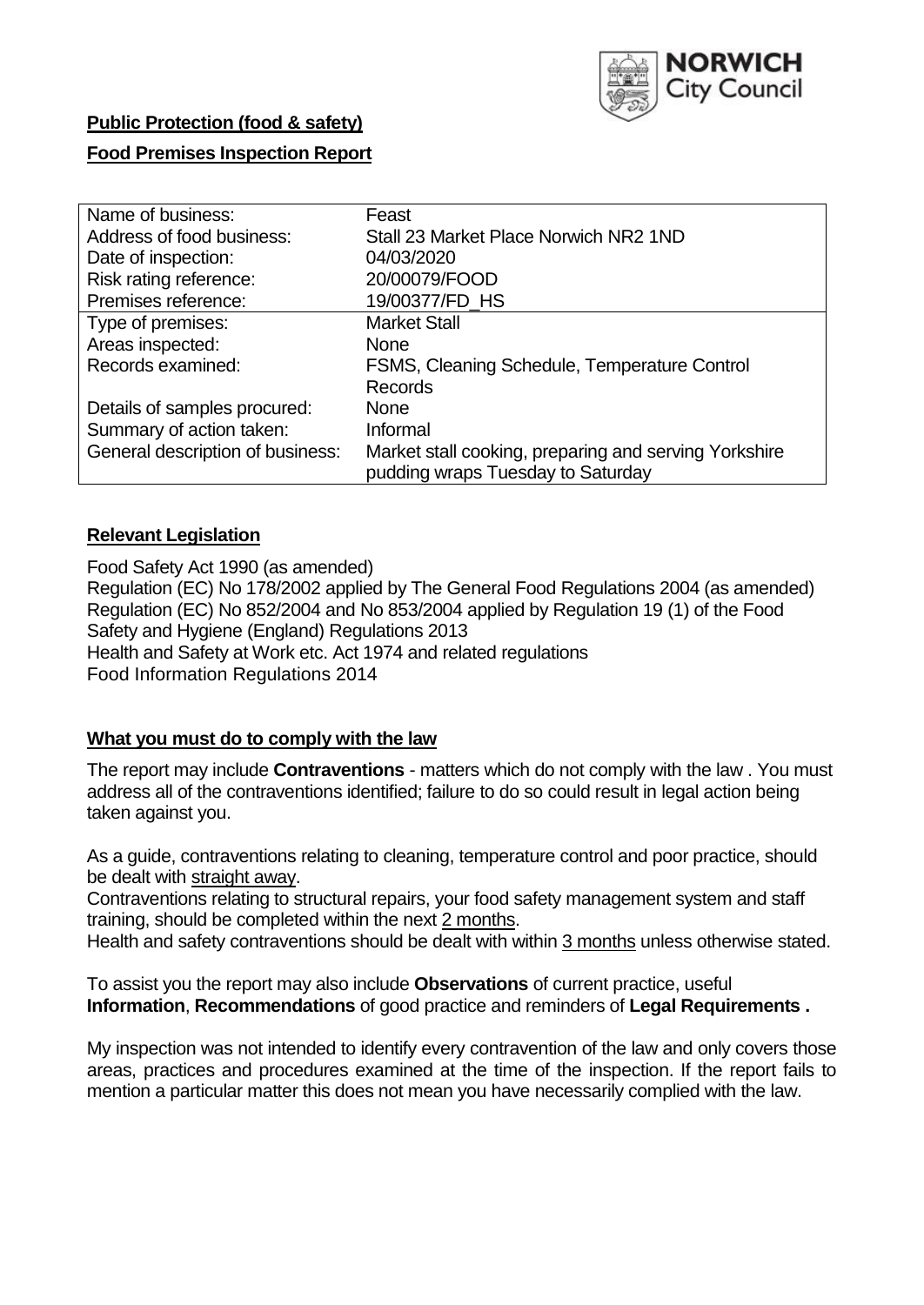## **FOOD SAFETY**

#### **How we calculate your Food Hygiene Rating:**

The food safety section has been divided into the three areas which you are scored against for the hygiene rating: 1. food hygiene and safety procedures, 2. structural requirements and 3. confidence in management/control procedures. Each section begins with a summary of what was observed and the score you have been given. Details of how these scores combine to produce your overall food hygiene rating are shown in the table.

| <b>Compliance Area</b>                     |                         |                  |           | <b>You Score</b> |                |    |           |    |                |  |  |
|--------------------------------------------|-------------------------|------------------|-----------|------------------|----------------|----|-----------|----|----------------|--|--|
| Food Hygiene and Safety                    |                         |                  | 0         | 5                | 10             | 15 | 20        | 25 |                |  |  |
| <b>Structure and Cleaning</b>              |                         |                  | $\bf{0}$  | 5                | 10             | 15 | 20        | 25 |                |  |  |
| Confidence in management & control systems |                         |                  | 0         | 5                | 10             | 15 | 20        | 30 |                |  |  |
|                                            |                         |                  |           |                  |                |    |           |    |                |  |  |
| <b>Your Total score</b>                    | $0 - 15$                | 20               | $25 - 30$ |                  | $35 - 40$      |    | $45 - 50$ |    | > 50           |  |  |
| <b>Your Worst score</b>                    | $\overline{\mathbf{5}}$ | 10 <sup>10</sup> | 10        |                  | 15             |    | 20        |    | $\blacksquare$ |  |  |
|                                            |                         |                  |           |                  |                |    |           |    |                |  |  |
| <b>Your Rating is</b>                      | 5                       | $\overline{4}$   | 3         |                  | $\overline{2}$ |    |           |    | $\overline{0}$ |  |  |

Your Food Hygiene Rating is 5 - a very good standard



### **1. Food Hygiene and Safety**

Food hygiene standards are high. You demonstrated a very good standard of compliance with legal requirements. You have safe food handling practices and procedures and all the necessary control measures to prevent cross-contamination are in place. Some minor contraventions require your attention. **(Score 5)**

#### Hand-washing

**Information** the wash hand basin was obstructed at the start of my inspection but I appreciate my arrival disturbed your preparation time before start of trade. I noted you removed the items obstructing the basin immediately it was brought to your attention.

#### Personal Hygiene

**Observation** I was pleased to see that standards of personal hygiene were high.

Temperature Control